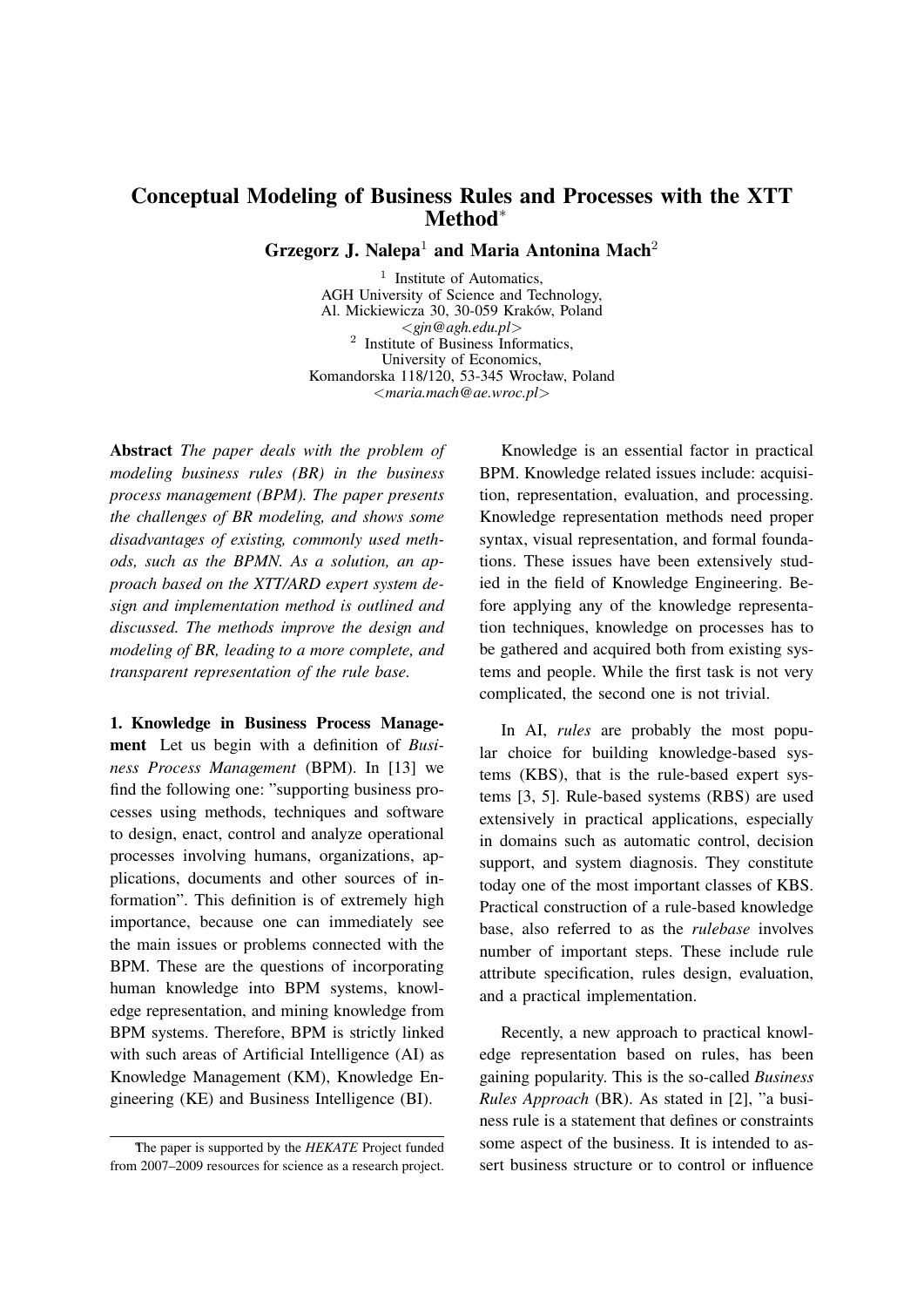the behavior of the business". Further information on the BR approach is given in Section 3.

The focus of the paper is on the design and modeling of BR in the BPM (Sect. 2). It includes the discussion of the most important issues concerning practical design of business rules (Sect. 3), found in the BPM. In the paper a new design method is described, using an example business rulebase described in Sect. 4. This example has been originally designed using the BPMN (Business Process Modeling Notation) [10], and accompanied with business rules. The method presented in this paper, is centered around the XTT approach, presented in Sect. 5. The Sect. 6 discusses, how applications of these methods could improve aspects of BPM. The paper ends with concluding remarks in Sect. 7.

**2. Business Process Modeling** The main features of *business process modeling* are: *descriptive* what happens during a business process, in what way the process has been performed, what improvements have to be made; *prescriptive* allows for a definition of a business process and how a process should be performed, it lays down rules, guidelines and behavior patterns; *explanatory* links processes with the requirements explains the rationale of business processes.

These aims lead to the formulation of the requirements that a business process model has to fulfill. First of all, a model has to provide a holistic approach dealing with organizational and technical issues [4]. Next, BP models should have a strong formal foundation. It is so because formal models are unambiguous, and increase the potential for analysis [13].

There are several techniques for BP model specifications. Some are based on Petri nets [13], some make use of the UML notation. It must be nevertheless pointed out that UML, although widely used and adapted, is not expressly designed to map to business execution languages. The two formalized approaches to business process modeling, that are worthy mentioning are the *Business Rules Project* [2] and the *Business Process Modeling Notation* [10].

**3. Business Rules Concepts and Tools** Business Rules (BR) approach [12, 14] is based on concepts borrowed from knowledge engineering and rule-based systems. It is becoming an important approach in business application development, especially on the Java platform.

A classic description of the main principles of the approach is given in [12]. According to it, rules should be: written and made explicit, expressed in plain language, motivated by identifiable and important business factors, single sourced, specified directly by people who have relevant knowledge, managed, and built on facts, and facts should build on concepts as represented by terms. Rules should also exist independent of procedures and workflows. There are number of *rule types* identified in the BR approach, e.g. reactive, transformation, derivation rules.

Business rules design uses some established *visual representations*. Depending on the design approach these are some classic tools such as simple propositional decision tables, or some high-level conceptual tools such as URML [6]. There are attempts to officially define main aspects of the approach. A good example is the *Semantics of Business Vocabulary a Business Rules Specification*, see [11].

From the point of view of formal knowledge engineering, some major issues can be pointed out. They are related to: a) logical foundations, b) visual representation, and c) formal analysis and verification of BR systems.

The *first problem* concerns the *logical foundations* of BR systems. From a point of view of classical KE, a rule-based expert system consists of a knowledge base and an inference engine. The KE process aims at designing and evaluating the knowledge base, and implementing a proper inference engine. The process of building the knowledge base involves the selection of a knowledge representation method, knowledge acquisition, and possibly low-level knowledge encoding. In order to create an inference engine a reasoning technique must be selected, and the engine has to be programmed. In the formal analysis of RBS [5] these important aspects of the design and implementation are identified and analyzed.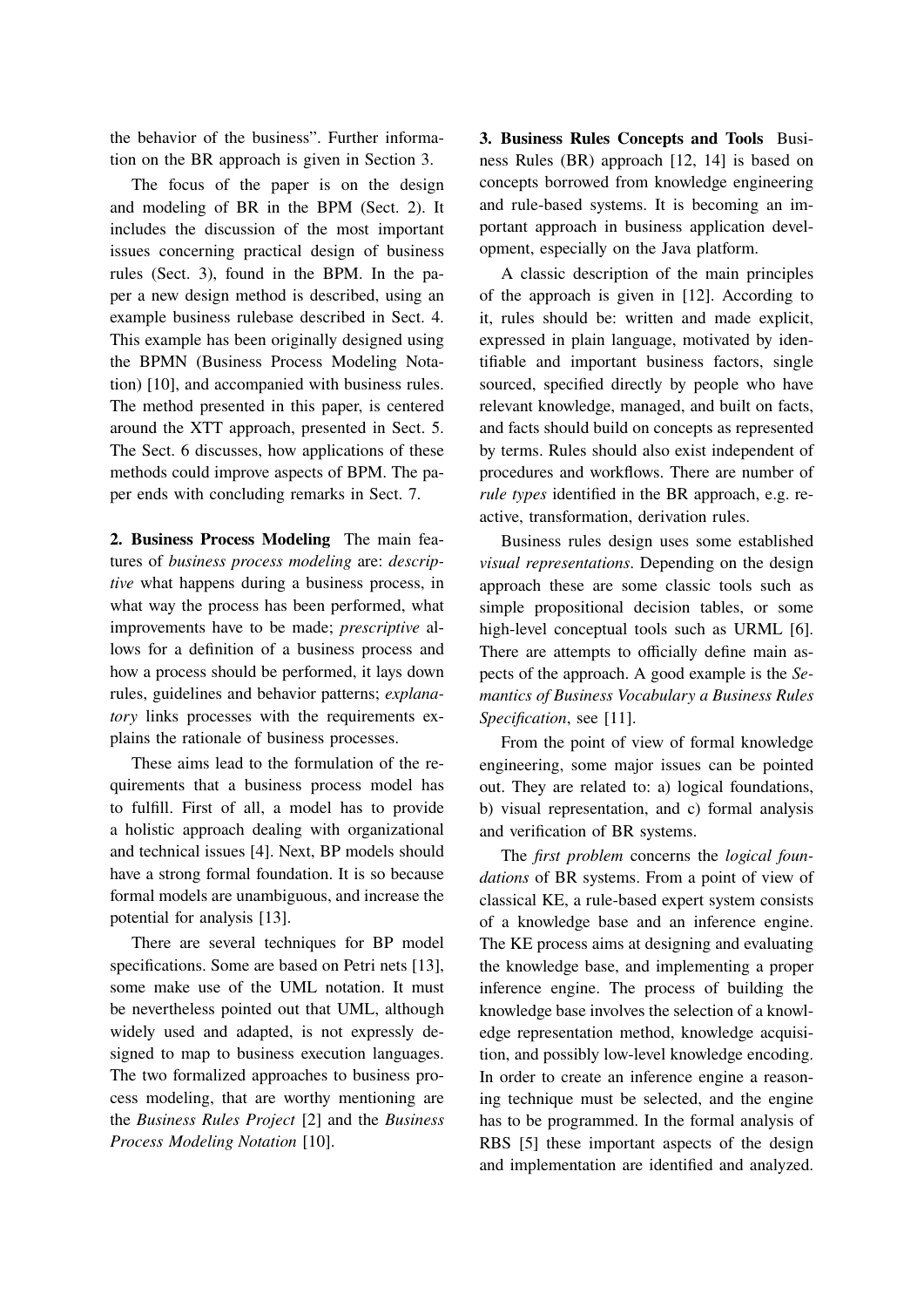Unfortunately it can be observed, that common approaches to BR tend to mix these formal aspects. The concept of "business rules types" is both misleading and imprecise. A proper formal analysis of BR should provide a more adequate classification of BR.

The *second problem* is related to the *visual representation* used in the design of BR systems. Visual representations used, have scalability problems (it's easy to draw diagrams of several rules, but it becomes very difficult to cope with tens of rules). Lack of well-defined formal foundations of these representations leads to problems with an automatic transformation of the visual model to a logical one.

The *third problem* concerns the *formal analysis end verification* of BR systems. As the number of rules exceeds even relatively low quantities, it is hard to keep the rule-base consistent, complete, and correct. These problems are related to knowledge-base verification, and validation. The selection of appropriate software tools and programming languages is non-trivial either.

These issues are very rarely considered in the BR design. It seems that analysis (where issues such as verification, validation, and evaluation are even not properly separated) is simply considered testing. So the analysis of the *knowledge base* is implicitly substituted by testing of the *implementation*. However, in the KE approach, a proper analysis of the knowledge base minimizes the need for testing.

**4. Business Rulebase Design Example** Let us consider a classic illustrative BR example, presented on the Business Rules Forum in 2005 [1]. The example concerns the UServ Financial Services Company, which provides a full service portfolio of financial products, including: Insurance, and Banking. UServ plays a balancing act between rewarding their best clients and managing the risk inherent in providing on-going service to clients whose portfolios are profitable, but violate the eligibility rules of individual products.

UServ's business rules are an essential component for managing this risk. The business rules address eligibility, pricing and cancellation policies at both the individual product and portfolio level. The case study [1] focuses on UServ's vehicle insurance products, but differentiates the basic business rules from those that apply to preferred and elite clients. In the BR rulebase three groups of rules are identified: Client Segmentation Business Rules, Eligibility Business Rules, and Pricing Business Rules.



Figure 1. The BPM of Policy Processing.

The practical design of the system presented in [1] has been carried out using the *Business Process Modeling Notation* [10]). This is the main notation used in the BPM (see also Section 2). The main subprocess of the vehicle insurance policy processing can be observed in Fig. 1. In this process the scoring of the policy is delegated to a subprocess shown in Fig. 2.

This model is accompanied with business rules specific to the activities. Every activity in the diagram includes number of rules. So in this case the BR approach is being integrated on a low-level with use of rules as the way of expressing activities in given contexts. The main structure of the process is modeled using the BPMN.

In the following section an alternative way of integrating is proposed. It consists in using an advanced rule design and implementation process. The process is centered around the XTT visual and logical design method for RBS. XTT has a very rich semantics, which allows for designing number of systems, including businessrelated. The process is transparent and coherent,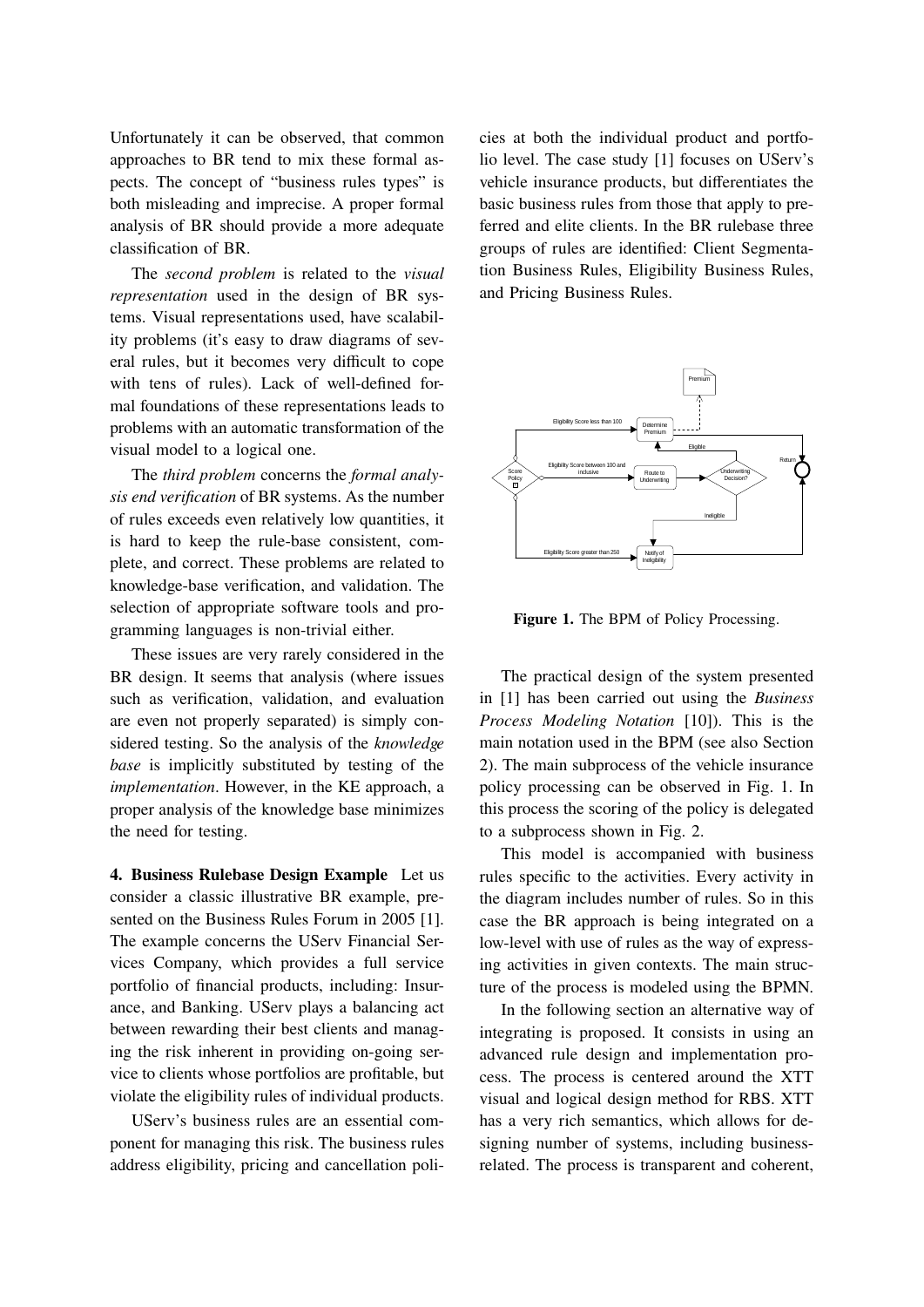offering design methods that allow for both highlevel conceptual design, as well as low-level rule implementation.

**5. The XTT Approach** The main idea behind *XTT* [8] knowledge representation and design method aims at combining some of the existing approaches, namely decision trees and decision tables, by building a special hierarchy of Object-Attribute-Tables [5]. It allows for a hierarchical visual representation of the OAT tables linked into tree-like structure, according to the control specification provided. XTT as a design and knowledge representation method offers transparent, high density knowledge representation as well as a formally defined logical, Prologbased interpretation, while preserving flexibility with respect to knowledge manipulation. Formal definition of the XTT rule is:

rule(i): context =  $\psi$  and  $[A_1 \in t_1] \wedge [A_2 \in t_2] \wedge \ldots \wedge [A_n \in t_n]$ *−→*  $\texttt{retract}(B_1 = b_1, B_2 = b_2, \ldots, B_b = b_b),$  $\text{assert}(C_1 = c_1, C_2 = c_2 \dots, C_c = c_c),$  $d\sigma(H_1 = h_1, H_2 = h_2, \ldots, H_h = h_h),$ next(j)*,* else(k)*,*

where  $\psi$  defines the specific conditions under which the rule is valid,  $[A_1 \in t_1] \wedge \ldots \wedge$  $[A_n \in t_n]$  is the regular precondition formula,  $B_1 = b_1, B_2 = b_2, \ldots, B_b = b_b$  is the specification of the facts to be retracted from the knowledge base,  $C_1 = c_1, C_2 = c_2, \ldots, C_c = c_c$ 



**Figure 2.** The BPM of Policy Scoring.

is the specification of the facts to be asserted,  $H_1 = h_1, \ldots, H_h = h_h$  is the specification of conclusions forming a direct output of the rule, *next(j)* is the control specification. On the Prolog level, rules are mapped to a *Horn clause*-based representation in the First Order Predicate Logic.

The *conceptual design* of the RBS aims at modelling the most important features of the system, i.e. attributes and functional dependencies among them. ARD stands for *Attribute-Relationship Diagrams* [7, 5]. It allows for specification of functional dependencies of system attributes using a visual representation. An ARD *diagram* is a conceptual system model at a certain abstract level. It is composed of one or several ARD *tables*. If there are more than one ARD table, a partial order relation among the tables is represented with *arcs*. The ARD model is also a hierarchical model. The most abstract level 0 diagram shows the functional dependency of *input* and *output* system attributes. Lower level diagrams are less abstract, i.e. they are close to full system specification. They contain also some intermediate conceptual variables and attributes.

Using XTT, an *integrated design process*, covering the following phases has been introduced:

- *Conceptual modeling*, when system attributes and their functional relationships are identified with use of ARD.
- *Logical design with on-line verification*, during which system structure is represented as XTT hierarchy, which can be instantly analyzed on-line, using Prolog.
- *Physical design*, in which a preliminary Prolog-based *implementation* is carried out.

A prototype CASE tools for the XTT method have been developed. They support XTT-based visual design methodology, with an integrated, incremental design and implementation process, providing the possibility of the on-line, incremental, verification of formal properties. They offer a direct translation to a formal, Prologbased representation equivalent to the XTT knowledge base [9], with an *on-line* knowledge analysis, including formal verification, and refinement of the knowledge base. Let us now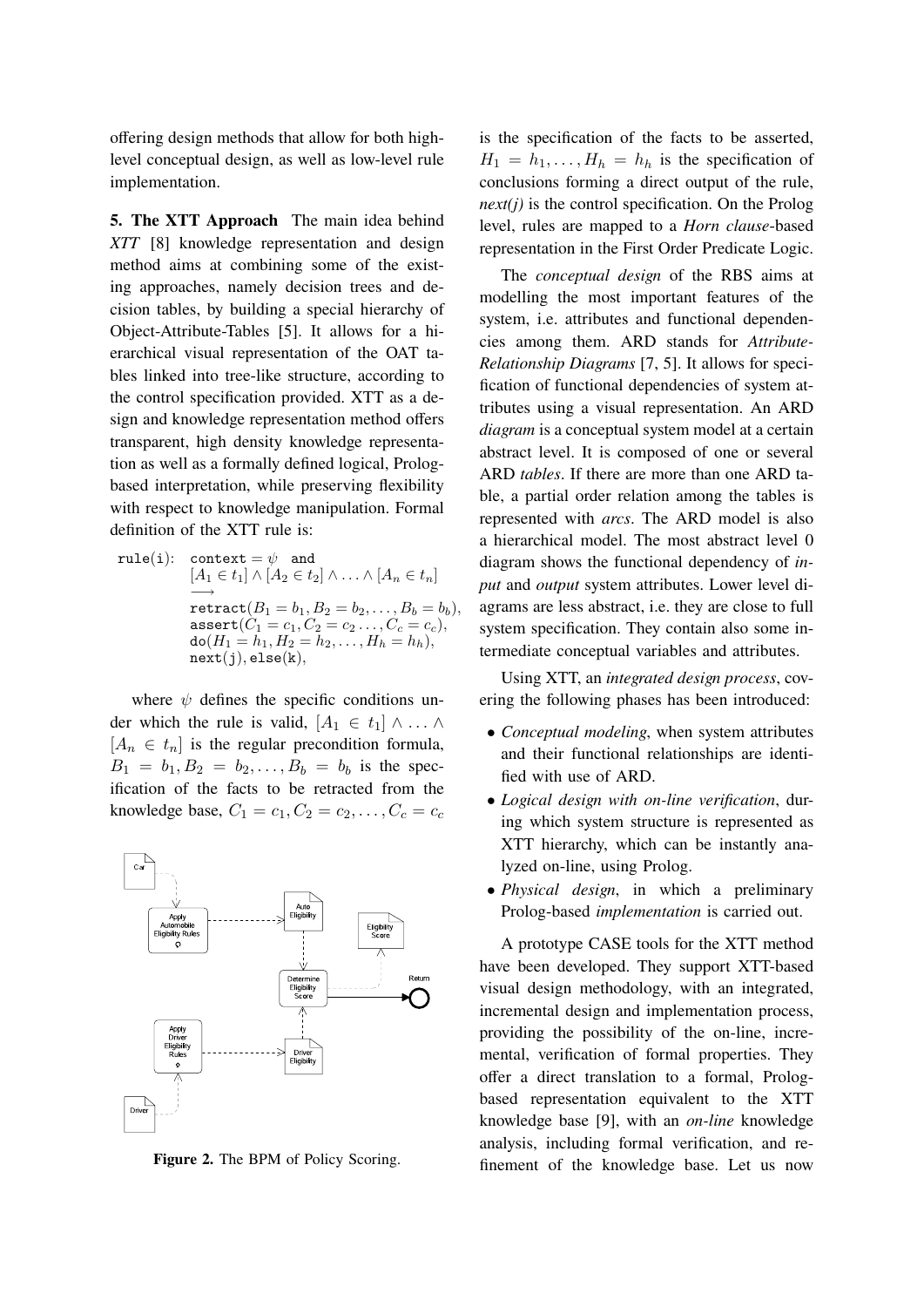show, how the UServ example can be designed using this approach.



**Figure 3.** ARD/XTT Conceptual Design.

**6. Visual Business Rules Design with XTT** The conceptual design with ARD is based on the idea of the full input/output specification, of the object attributes involved in the business process; in this case these would be: policy (for the car), client (that buys the policy), driver (of the car), the car itself. In the this design phase a complete specification of system attributes has been formulated. The design diagram can be observed in Fig. 3. ARD provides a hierarchical model. At the top-most *Level 0*, the most basic relation between some general input and output attributes is visualized. In this case, the level 0 diagram states, that *"policy pricing* depends on some features of the *client*, *driver*, and the *car*." At every subsequent level, this relation is becoming more specific, with the introduction of the physical attributes, and detailed relations between them specified. At the last, bottom level, the diagram gives full specification of relations between physical system attributes. In the figure, some of the middle levels are omitted. For more details on syntax and semantics of ARD see [7].

During the ARD design, two classes of attributes are used: *conceptual* and *physical*. The so-called *conceptual* attributes, or the *generalized* attributes, get specified during the conceptual design into the physical ones, present in the final rules. The *physical* attribute specification in the XTT/ARD contains: attribute names e.g. aPotentialOccupantInjuryRating, abbreviated attribute names, more suitable for compact Prolog implementation, e.g. aPOIRt, attribute types, e.g. symbolic, and specification of attribute value domains, e.g. [Low,Moderate,High]. The last level of the ARD is a *table scheme specification* for the XTT logical design method. During this phase, rules are built using specific attribute values. Using the results of the conceptual analysis, the actual design of the rule base is put forward, using the XTT representation method [9].

The XTT logical design involves the use of using the bottom level of ARD design, as a base for tables containing rules. The lowest ARD level includes all of the physical attributes present in rules. In a general case, the inference process is non-monotonic, since XTT allows for dynamic modification of the knowledge base, using Prolog-like *assert/retract* statements. The XTT structure corresponds to the structure of the decision process involved in the business process.

The XTT representation is automatically transformed into a Prolog-based representation [9]. Pure Prolog clauses are not used here, since Prolog uses backward chaining only. A meta-interpreter for forward chaining rules is provided. The Prolog-encoded rule-base is an executable prototype of the system.

The automatic transformation of XTT to Prolog, which can be done at any stage of the logical design, allows for an *on-line* evaluation of the rule base. In the prototype design tool number of Prolog-based verification plugins are provided. They verify some important formal properties of the system, such as redundancy, completeness, or